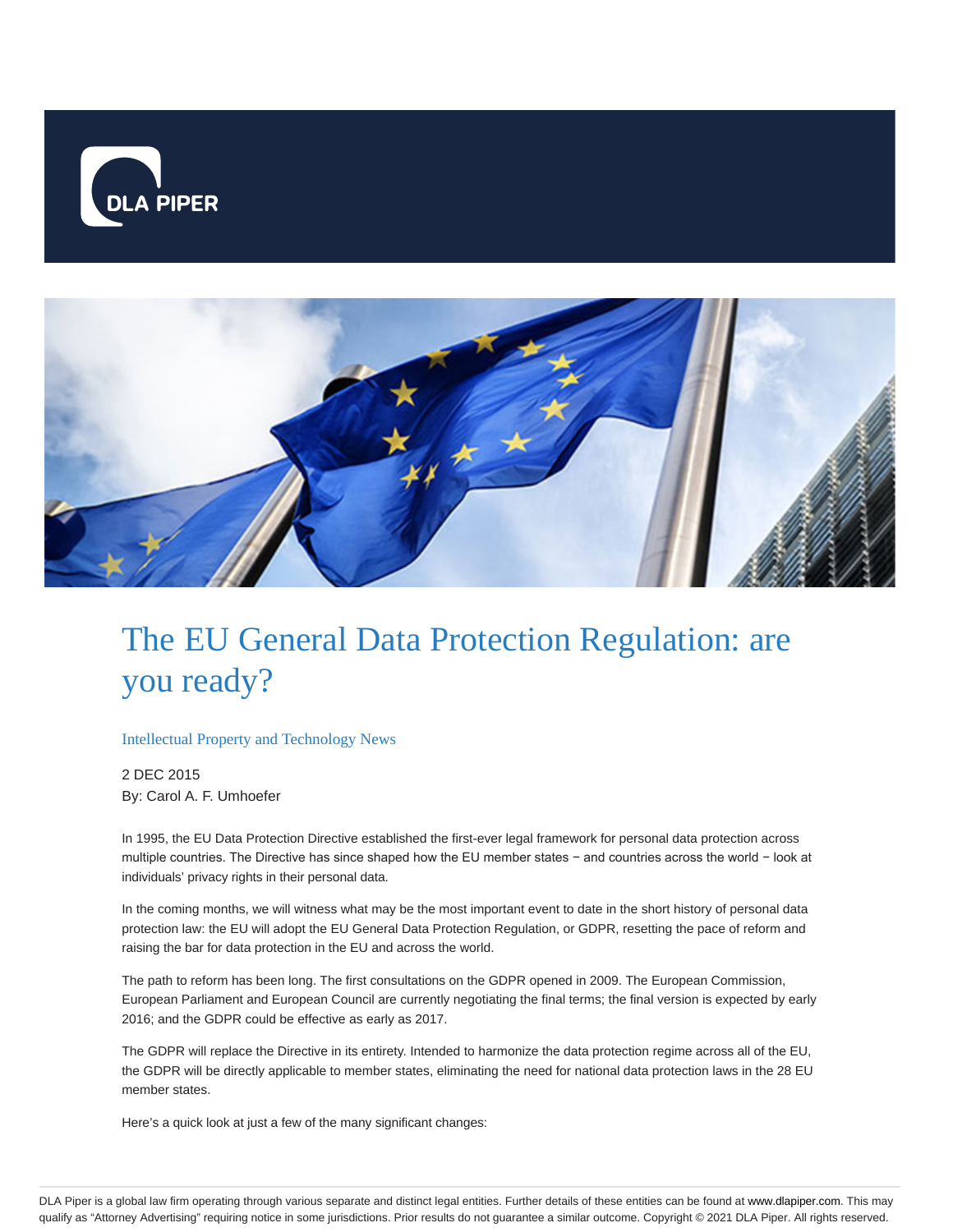## TERRITORIAL APPLICATION OF EU DATA PROTECTION LAW

Since 1995, EU data protection laws have applied whenever a data controller (an entity determining how and why personal data is processed) is established in the EU, or is established outside the EU but using means of processing personal data (such as servers) in the EU.

The GDPR will adopt a consumer law approach to application of EU data protection law: businesses will be subject to the GDPR if they target EU consumers, even if the businesses are not established in the EU and do not use servers in the EU to process data. As a result, it is possible that the simple act of selling a product to an EU resident (even without actively targeting the EU market) and processing that one resident's data during the sale, will be enough to trigger oversight by the GDPR.

#### ADMINISTRATIVE FINES

The maximum fines for violations of data protection law will increase dramatically under the GDPR.

Though the terms are not yet final, both the European Commission and the European Council have proposed that any relevant authority (typically a national authority) may impose a fine up to €1 million or up to 2 percent of yearly worldwide revenues. The Parliament's version of the draft GDPR increased the maximum fine to €100 million, or up to 5 percent of yearly worldwide revenues, whichever is higher.

## DATA SECURITY BREACH NOTIFICATION

The GDPR will likely require notification of security breaches under certain specified circumstances and within a predetermined period. Among the circumstances currently under discussion: breaches that could create a risk of discrimination, identity theft or fraud, financial loss, unauthorized reversal of pseudonymization, damage to reputation, or loss of confidentiality of data protected by professional secrecy. Other scenarios that could lead to significant economic or social disadvantage are also being considered for the notification requirement.

## DATA PROTECTION IMPACT ASSESSMENTS (DPIA)

The GDPR will require Data Protection Impact Assessments (DPIA), but the situations in which they are mandated are still under review. A DPIA is a documented assessment of the risks a particular personal data processing operation may raise for the privacy of individuals (such as profiling that forms the basis of a decision producing legal effects).

#### PRIVACY BY DESIGN AND PRIVACY BY DEFAULT

Privacy by design is the notion that a product or service can be conceived from the outset to ensure a certain level of privacy for an individual's personal data. Privacy by default is just that − products and services should be default-set to ensure privacy of personal data.

The GDPR will include obligations for data controllers to adopt privacy by design and privacy by default principles. While there is no agreement on the details yet, the European Parliament's proposed version goes the farthest, providing that any data controller shall ensure that, by default, the only personal data processed is the data necessary for each specific part of the processing, and that the personal data is not collected, retained or disseminated beyond the minimum necessary for those purposes, both in terms of volume of data and duration of its storage. In particular, the controller will need to implement mechanisms to ensure that an indefinite number of people cannot access consumers' personal data and that individuals are able to control the dissemination of their personal data.

You may also enjoy our brief look at what the Directive means for US companies.

For further information regarding the EU GDPR, please email us at dataprivacy@dlapiper.com and a member of our Data Protection, Privacy and Security team will respond to you shortly.

# AUTHORS



**Carol A. F. Umhoefer** Partner Miami | T: +1 305 423 8500

DLA Piper is a global law firm operating through various separate and distinct legal entities. Further details of these entities can be found at www.dlapiper.com. This may qualify as "Attorney Advertising" requiring notice in some jurisdictions. Prior results do not guarantee a similar outcome. Copyright © 2021 DLA Piper. All rights reserved.